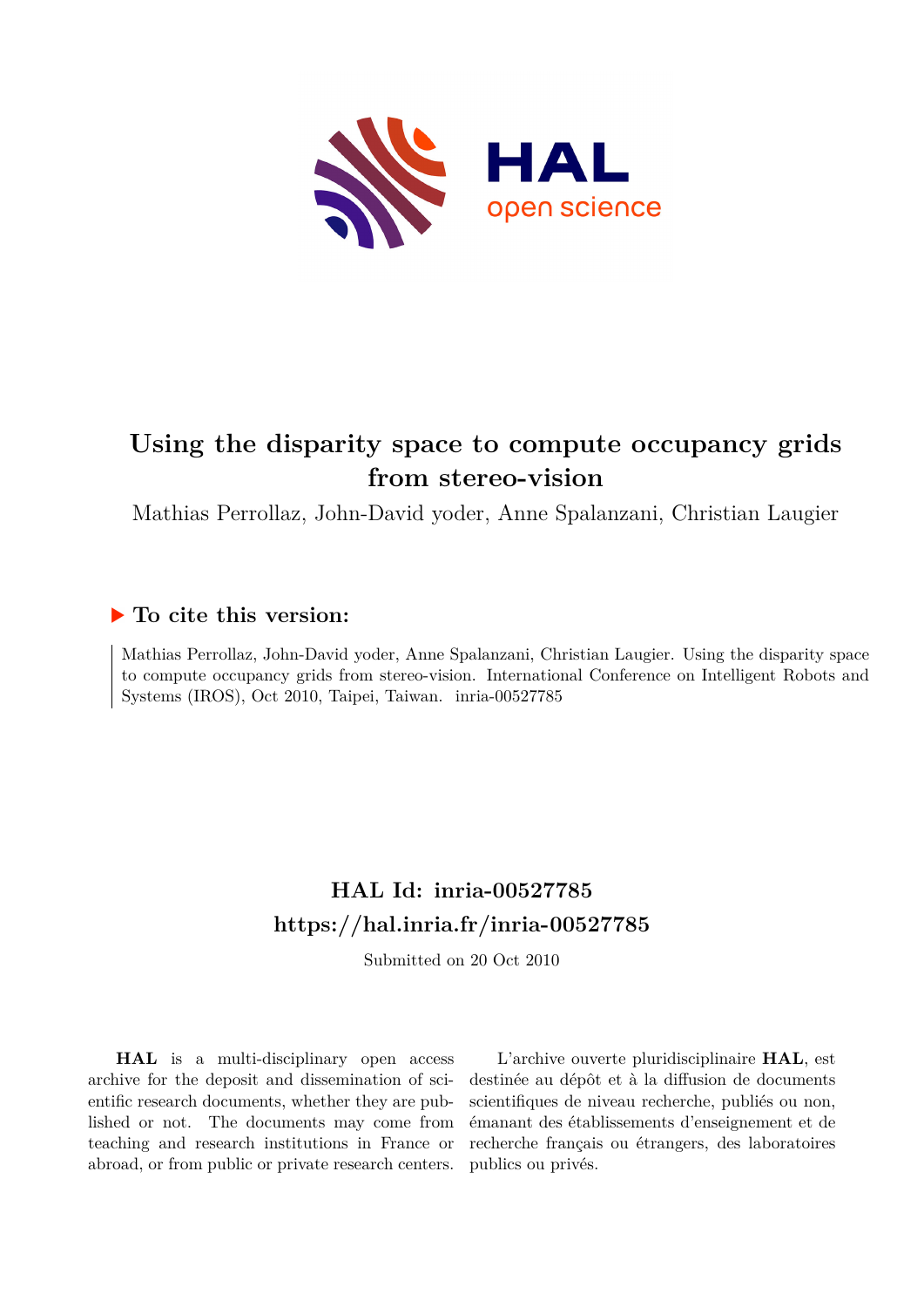# **Using the disparity space to compute occupancy grids from stereo-vision**

Mathias Perrollaz, John-David Yoder, Anne Spalanzani and Christian Laugier

*Abstract***— The occupancy grid is a popular tool for probabilistic robotics, used for a variety of applications. Such grids are typically based on data from range sensors (e.g. laser, ultrasound), and the computation process is well known [1]. The use of stereo-vision in this framework is less common, and typically treats the stereo sensor as a distance sensor, or fails to account for the uncertainties specific to vision. In this paper, we propose a novel approach to compute occupancy grids from stereo-vision, for the purpose of intelligent vehicles. Occupancy is initially computed directly in the stereoscopic sensor's disparity space, using the sensor's pixel-wise precision during the computation process and allowing the handling of occlusions in the observed area. It is also computationally efficient, since it uses the u-disparity approach to avoid processing a large point cloud. In a second stage, this disparity-space occupancy is transformed into a Cartesian space occupancy grid to be used by subsequent applications. In this paper, we present the method and show results obtained with real road data, comparing this approach with others.**

#### I. INTRODUCTION

Creating (or having *a priori*) a model of the local environment has always been one of the requirements for successful implementation of a mobile robot. One common approach has been to build an occupancy grid. These grids are often created based on data from one or more range sensors, such as laser or ultrasound. Because of the imperfection in such sensors, it is current practice to create the grid by using a probabilistic approach [1][2]. While stereo camera pairs have been widely used on mobile robots, their use for the creation of occupancy grids has been somewhat less common. In some cases, researchers have used the stereo cameras purely as a distance sensor, and used the same approach as with a laser sensor [3]. Others have used stereospecific methods, but have not completely considered the nature of the stereoscopic data. In [4] or [5], the authors only consider the first detected object for each column and suppose that it occludes the field ahead.

This paper presents a novel approach for the construction of occupancy grids using a stereo camera pair, specifically created for the application of an on-road intelligent vehicle. As such, the occupancy grid created will be a plane representing the area in front of the vehicle. The idea is not to map the environnement at a global scale, but rather to estimate the free space in front of the vehicle. Also, processing time is critical for this application, as the system will be required to execute in real-time. Finally, it is important to see all obstacles, even those which may be behind another obstacle, such as a pedestrian stepping from behind a car. For example, if a car is parked on the curb, it may present no risk to the ego-vehicle. But a person stepping out from behind the car would present a risk - and by the time the person is no longer occluded behind the car, it may be too late to safely stop the vehicle. One of the critical advantages of cameras over 2-D laser sensors for this application is precisely the ability to see such obstacles. A 3D laser sensor has similar advantages, but is much more expensive and slower than a vision sensor.

The method presented here provides a formal probabilistic model to calculate the probability of occupancy based on the disparity space of the stereoscopic sensor. The method also formally considers the visibility of the different regions of the image in the calculation, and thus can deal with partiallyoccluded objects. Because of its use of the u-disparity space, it is computationally efficient. Finally, the method formally considers the reduction in accuracy of the disparity image with distance from the sensor. The paper will detail the methodology, and show results with data from real images obtained on the road.

Section II provides a brief review of the use of the disparity space, with specifics related to the intelligent vehicle application. Section III explains the overall methodology. Section IV shows results, and compares the method with other approaches. Finally, Section V discusses future work and conclusions.

#### II. THE DATA IN THE DISPARITY SPACE

#### *A. Geometrical considerations*

In this paper the stereoscopic sensor is considered as perfectly rectified. Cameras are supposed identical and classically represented by a pinhole model,  $(\alpha_u, \alpha_v, u_0, v_0)$ being the intrinsic parameters. Pixel coordinates in left and right cameras are respectively named  $(u_l, v)$  and  $(u_r, v)$ . The length of the stereo baseline is  $b_s$ . It should be noted that this application only calls for the visual sensor to create an instantaneous occupancy grid of the area in front of the vehicle.

A world coordinate system is denoted  $R_w$ . Each point P of coordinates  $X_w = (x_w, y_w, z_w)$  can be projected onto the left and right image planes, respectively on positions  $(u_l, v)$  and  $(u_r, v)$ . Consequently, in the disparity space associated to the stereoscopic sensor, the coordinates of P are  $U = (u, d, v)$ , with  $u = u_l$  and  $d = u_l - u_r$ , namely the disparity value of the pixel. The  $u, d$  and  $v$  axes define the disparity coordinate system  $R_{\Delta}$ . The transform  $U = F(X_w)$  is invertible, so the coordinates in  $R_w$  can be retrieved from images coordinates through a reconstruction function.

M. Perrollaz (mathias.perrollaz@inrialpes.fr), A. Spalanzani (anne.spalanzani@inrialpes.fr) and C. Laugier (christian.laugier@inrialpes.fr) are with the INRIA Grenoble.

J-D. Yoder (j-yoder@onu.edu) is with Ohio Northern University, currently invited professor at INRIA Grenoble.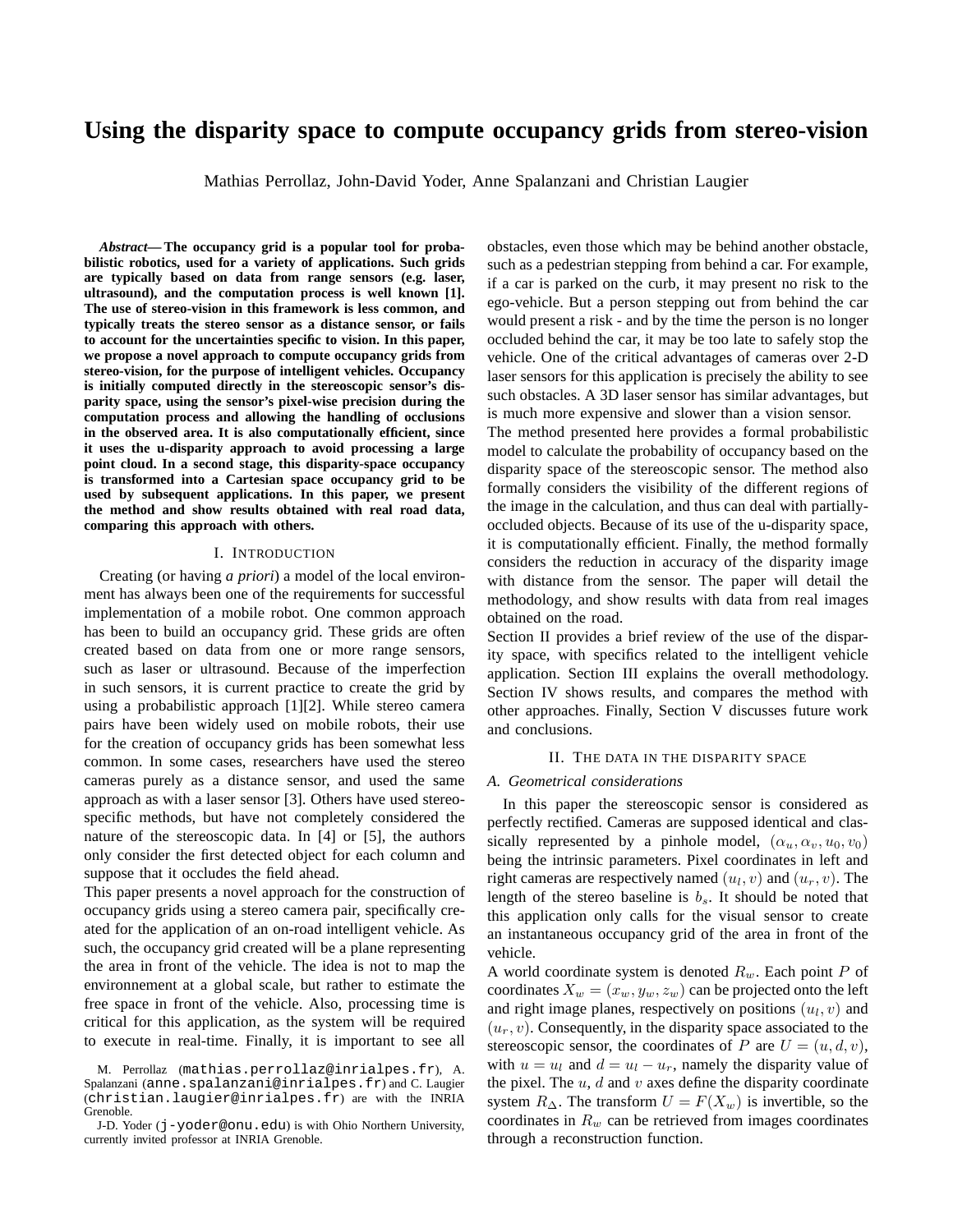For simplicity in notation, and without loss of generality, the yaw, pitch and roll angles of the camera, relative to  $R_w$ , are set to zero. Assuming that the center of the stereo baseline is situated at position  $(x^{\circ}, y^{\circ}, z^{\circ})$ , the transform from the world coordinate system to disparity space is given by [6]:

$$
\begin{cases}\n u = u_0 + \alpha_u \frac{x_w - x^{\circ} - b_s/2}{y_w - y^{\circ}} \\
v = v_0 + \alpha_v \frac{z_w - z^{\circ}}{y_w - y^{\circ}} \\
d = \alpha_u \frac{b_s}{y_w - y^{\circ}}\n\end{cases}
$$
\n(1)

#### *B. The u-disparity approach*

*1) The idea:* The u-disparity approach [7] is a complement to the v-disparity originally described in [8]. The idea is to project the pixels of the disparity map along the columns, with accumulation. The resulting image is similar to a bird's eye view representation of the scene in the disparity space, as illustrated on figure 1. On this image, the lower lines correspond to close areas, while the upper lines contain information about the long distances. Vertical objects (*i.e.* with constant disparity, *e.g.* the pedestrians) appear as portion of straight lines.



Fig. 1. *Left image from a stereo pair (top), the associated disparity image (mid) and u-disparity representation of the scene (bottom).*

*2) The detection plane:* For occupancy grid computation, we have to consider a detection plane  $\mathcal{P}_D$ , that is the support for the grid. As shown on figure 2,  $\mathcal{P}_D$  is chosen to be parallel to the plane defined by the baseline and the optical axes. This constaint is possible, since the objective is to build an occupancy grid in the vehicle's frame.

A coordinate system  $R_D(O_D, \vec{x_d}, \vec{y_d})$  is associated with the detection plane. For a given point P of the space,  $x_d = x_w$ 

and  $y_d = y_w$ . Arbitrarily, one can decide to set the detection plane to  $z_w = 0$ .



Fig. 2. *Simplified geometrical configuration of the stereoscopic sensor, and reference to the common coordinate system*  $R_D$ *.* 

Considering equation 1, it appears that an orthogonal projection on  $\mathcal{P}_D$  is equivalent to an orthogonal projection in  $R_{\Delta}$ on any plane of constant  $v$ . Therefore, since computation of u-disparity images is not costly, this approach directly implements the vertical projection on  $\mathcal{P}_D$  of the observed points from the scene. Moreover, it is equivalent to process the data in the u-disparity plane or in  $\mathcal{P}_D$ . For the remainder of this paper, we will call  $U_D$  the coordinates of a point in the u-disparity plan and  $X_D$  its coordinates in the detection plane. The transform between  $U_D$  and  $X_D$  is given by the observation function  $G_D$ :

$$
G_D: \quad \mathbb{R}^2 \to \mathbb{R}^2
$$

$$
U_D \mapsto X_D \tag{2}
$$

with:

$$
\begin{cases}\n x = x_s^o + \frac{b}{2} + \frac{b(u-u_o)}{d} \\
y = y_s^o + \frac{\alpha_u b_s}{d}\n\end{cases}
$$
\n(3)

*3) The alignment of rays:* Another advantage of the udisparity approach for occupancy grid computation is that, contrary to the cartesian representation, it lets appear as parrallel the rays of light that go through the camera matrix. Indeed, a set of vertically aligned rays is represented by a column in the u-disparity image. In a similar way, the lines of the v-disparity image correspond to sets of horizontally aligned rays. This behavior is promising since it allows easy estimation of occluded areas.

## *C. Road-obstacle separation*

For the reminder of the paper, it is assumed that pixels can be distinguished as being from the road surface or from the obstacles. There are several methods to do this, such as estimating the road surface and thresholding the height of the pixels, as in [3]. We choose to use a double correlation framework, which exploits different matching hypotheses for vertical and horizontal objects, as described in [9] and detailed in [6]. It provides immediate classification of the pixels during the matching process. After this classification, we obtain two disparity images  $I_d^{obst}$  and  $I_d^{road}$  and two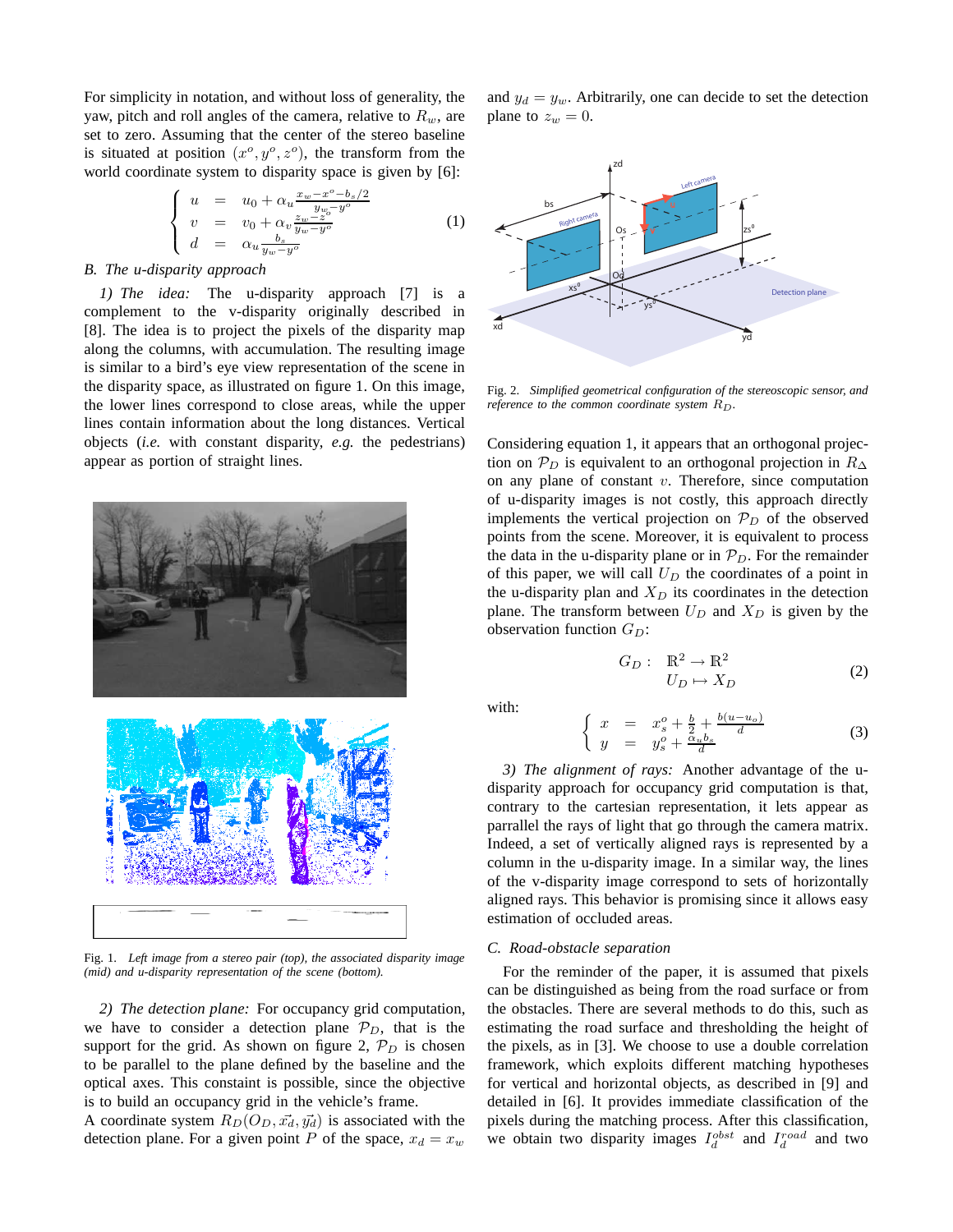u-disparity images,  $I_U^{obst}$  and  $I_U^{road}$ , respectively containing pixels from the obstacles and from the road surface.

# III. OCCUPANCY GRID COMPUTATION FROM THE DISPARITY SPACE

# *A. The approach*

The approach presented here is to compute an occupancy grid directly in the u-disparity plane. This grid will later be transformed into a cartesian grid, explicitly modeling the uncertainty of the stereoscopic sensor. There are two main advantages to this approach. First, this allows direct consideration of visible and occluded portions of the image. Second, this approach allows use of equally-spaced measurement points to create the initial grid. By contrast, moving to a Cartesian space first would give a varying density of measurements.

# *B. Estimation of the occupancy of a cell*

We seek to calculate  $P(O_U)$ , the probability that a cell U is occupied by an obstacle. This probability will depend on the visibility,  $V_U$ , and on the confidence on the observation of an obstacle,  $C_U$ .  $V_U$  and  $C_U$  are binary random variables (*i.e.*  $P(V_U = 1)$  measures the probability that the cell U is visible,  $P(C_U = 1)$  is the probability that an obstacle has been observed in cell  $U$ ). Experience provides knowledge about the shape of the probability density function  $P(O_U | V_U, C_U)$ , that is, the probability of a cell being occupied, knowing  $V_U$  and  $C_U$ . Indeed, some boundary conditions of  $P(O_U | V_U, C_U)$  are known. For example, if the cell is not visible, nothing is known about its occupancy, so:

$$
P(O_U | (V_U = 0, C_U = c) = 0.5, \forall c \in 0, 1 \tag{4}
$$

Similarly, if a cell is fully visible and there is full confidence that an obstacle was observed, then:

$$
P(O_U | V_U = 1, C_U = 1) = 1 - P_{FP}
$$
\n<sup>(5)</sup>

that is, the only way the cell is not occupied is in the event of a false positive. Also:

$$
P(O_U|V_U = 1, C_U = 0) = P_{FN}
$$
 (6)

that is, a cell can only be occupied, when nothing is observed, if there was a false negative.  $P_{FP}$  and  $P_{FN}$  are respectively the probability that a false positive or a false negative can occur during the matching process. These are assumed to be constant and arbitrarily set according to the sensor's features. Finally, the laws of probability are used to obtain the full decomposition of  $P(O_U)$ :

$$
P(O_U) = \sum_{v,c} P(V_U = v) \cdot P(C_U = c) \cdot P(O_U | V_U = v, C_U = c)
$$
\n(7)

 $V_U$  and  $C_U$  being boolean variables, this means:

$$
P(O_U) = P(V_U = 1) \cdot P(C_U = 1) \cdot (1 - P_{FP})
$$
  
+P(V\_U = 1) \cdot (1 - P(C\_U = 1)) \cdot P\_{FN} (8)  
+ (1 - P(V\_U = 1)) \cdot 0.5

So to compute the occupancy probability, it is necessary to estimate the values  $P(V_U = 1)$  and  $P(C_U = 1)$  with respect to the disparity data.

Let us define the maximum detection height  $h$ . For a given cell  $U$  of the grid, we define the number of possible measurement points as:

$$
N_P(U) = v_0(d) - v_h(d)
$$
 (9)

 $v_0(d)$  and  $v_h(d)$  being respectively the v-coordinates of the pixels situated on the ground ( $z_w = 0$ ) and at the maximum detection height ( $z_w = h$ ) for the value d of the disparity. Considering equation 1:

$$
N_P(U) = \frac{\alpha_v}{\alpha_u} \cdot \frac{h.d}{b_s} \tag{10}
$$

The number of observed obstacle pixels for the cell is the number of possible pixels whose disparity value is d. It can be directly measured in the obstacle u-disparity image:

$$
N_O(U) = I_U^{obst}(u, d)
$$
\n(11)

*1) Estimation of the visibility of a cell:* To estimate the probability that a cell  $U$  is visible, we classify the pixels of the obstacle disparity image whose coordinates are  $(u, v \in$  $[v_h, v_0]$ ) (*i.e.* possible pixels):

- if  $I_d^{obst}(u, v) > d$ , the point  $(u, d, v)$  is occluded,
- if  $I_d^{obst}(u, v) = 0$ , there is no observation for the ray  $(u, v)$  (*i.e.* it is not visible),
- else the pixel  $(u, d, v)$  is said to be visible.

The number of visible pixels for any cell U is  $N_V(U)$ . The probability of visibility is estimated to be the ratio between visible pixels and possible pixels:

$$
P(V_U = 1) = \frac{N_V(U)}{N_P(U)}
$$
(12)

*2) Estimation of the confidence of observation:* We choose to express the confidence on the observation of an obstacle as a function of the ratio:

$$
r_O(U) = \frac{N_O(U)}{N_V(U)}\tag{13}
$$

This means that if more of the visible pixels are filled with an observation, we are more confident we have observed an obstacle. An exponential function is used to represent the knowledge that the confidence should grow quickly with respect to the number of observed pixels:

$$
P(C_U = 1) = 1 - e^{-\frac{r_O(U)}{\tau_O}} \tag{14}
$$

where  $\tau_O$  is a constant. Note that although  $C_U$  is a binary variable (either true or false), this probability density function is continuous.

*3) Resulting probability density function:* Figure 3 illustrates equation 8, the probability density function of occupancy with respect to the visibility and to  $r_O$ . For this plot, parameters are set to:  $P_{FP} = 0.01, P_{FN} = 0.05$  and  $\tau_O = 0.15$ . These parameters were set manually.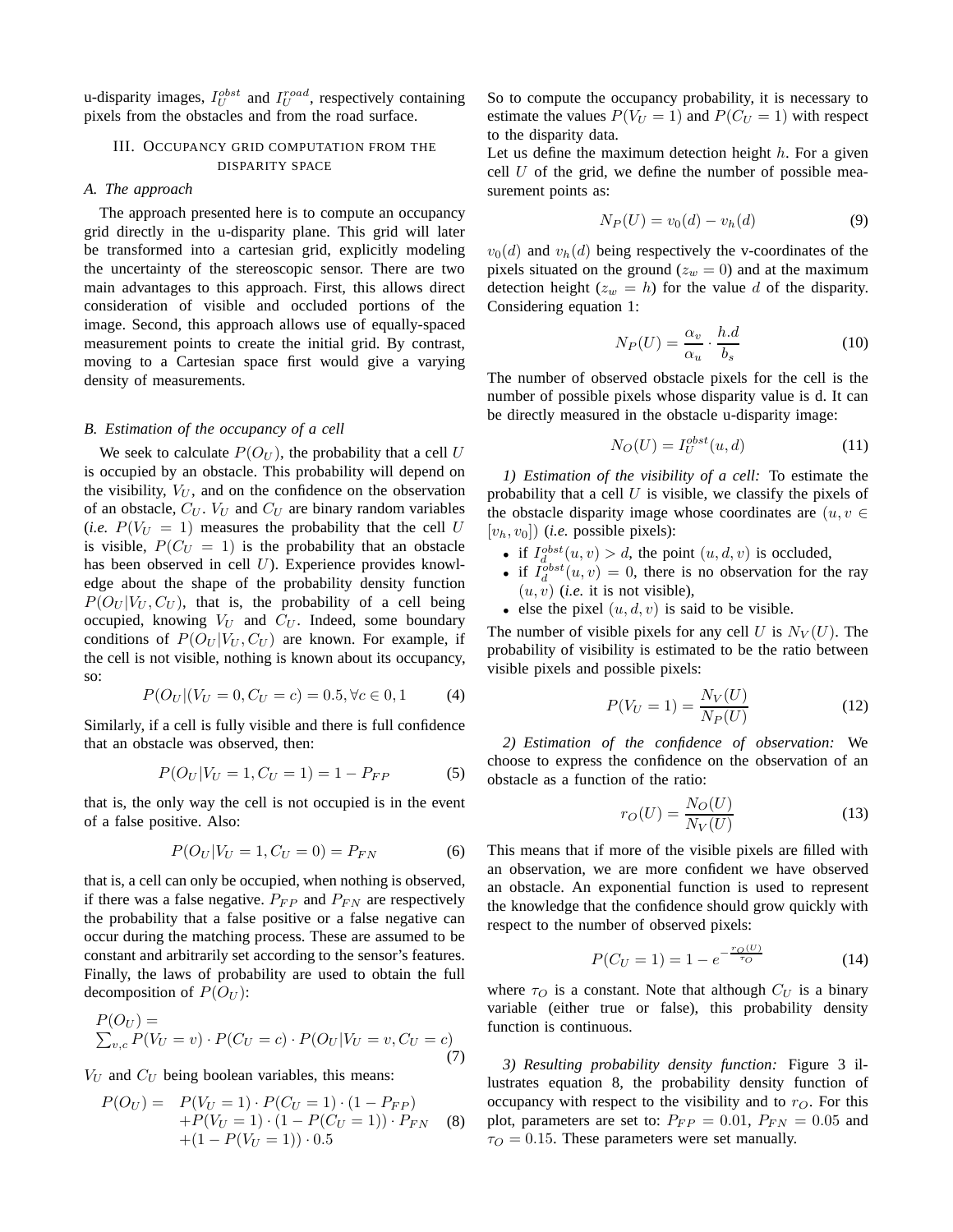

Fig. 3. *Probability density function*  $P(O_U)$ *.* 

#### *C. Resulting grid in the u-disparity plane*

Knowing the probability density function  $P(O_U | V_U, C_U)$ , the computation of the occupancy grid in the u-disparity image is straightforward. Figure 4 shows a detail of a scene and the associated occupancy grid in the u-disparity plane. Regions with obstacles appear in light color, while free space appears in dark color. It is noticeable that regions situated in front of obstacles are seen as free. Thanks to our approach which formally considers the visibility, the pedestrian is detected even if it is partially occluded by the box.



Fig. 4. *Detail of a scene (a), associated disparity map (b) and occupancy grid in u-disparity. The box and the pedestrian behind the box are both apparent on the u-disparity occupancy grid. This would not have been possible without considering the visibility.*

#### *D. Computation of the occupancy grid in Cartesian space*

The cartesian occupancy grid requires the calculation of which pixels from the occupancy grid in u-disparity have an influence on a given cell of the cartesian grid. Let us define

the surface  $S_U(U)$  of a pixel  $U = (u, d)$  as the region of the u-disparity image delimited by the intervals  $[u−0.5, u+0.5[$ and  $[d - 0.5, d + 0.5]$ . The area of influence of this pixel in the detection plane is:  $S_X(U) = G(S_U(U))$ . To compute the occupancy grid, the occupancy probability of a pixel  $U$  is simply attributed to the area  $S_X(U)$  of the detection plane. For short distances, several pixels can have an influence on the same cell of the metric grid. Therefore, it is necessary to estimate the occupancy according to this set of data. For this purpose, we choose to use a  $max$  estimator, which ensures a conservative estimation of the probability of occupancy:

$$
P(O_X) = max(P(O_U)/X \in S_X(U))
$$
 (15)

# IV. EXPERIMENTAL RESULTS

## *A. Experimental setup*

The algorithm has been evaluated on sequences from the French LOVe project [10], dealing with pedestrian detection. The images are taken with a pair of SMAl CMOS cameras, which provide images every 30 ms. They are reduced to quarter VGA resolution (320\*240 pixels) before the matching process. The length of the stereo baseline is 43 cm.

The observed region is  $-7.5m < x_d < 7.5m$  and 0m <  $y_d < 35m$ , maximum height is  $h = 2.0m$ , and the cell size is 0.25m∗0.25m. The correlation window measures 7pixels in width and 19pixels in height.

The occupancy grid computation parameters are set to:  $P_{FP} = 0.01, P_{FN} = 0.05$  and  $\tau_Q = 0.15$ .

#### *B. Results*

Figure 5 shows typical results. For each of the cases (af), the left camera's image is shown in the top left, the udisparity occupancy grid in the bottom left, and the cartesian occupancy grid on the right. For the occupancy grids, lighter colors indicate an increased likelihood of occupation, while the background color represents a probability of occupation of 0.5 (which means that there is no knowledge about the likelihood of occupation of that cell).

In case a), the closest obstacle is the truck to the right. In both occupancy grids, we can see the truck to the right, and a variety of obstacles at a further distance in front and to the left. In case b), we see a more cluttered scene, and in the cartesian grid, the various obstacles are visible. Left to right in the grid, note the oncoming car, the pedestrian further away, the stoplight pole in the center, the truck as a large obstacle further away, and the car on the far right. Case c) shows that obstacles are seen at longer distance. Note that the area between the camera and the other vehicles is seen as free space. Case d) shows one of the advantages of this method, as we can identify both the car turning in front (the bottom right of the cartesian grid), and the sign behind it. This effect is easily seen in the u-disparity grid, on the right, where one can clearly see two obstacles. The algorithm also correctly notes that there is some likelihood that the area between the car and the sign is unoccupied. Cases e) and f) show two scenes cluttered with pedestrian traffic. In the u-disparity grid, it is obvious that objects are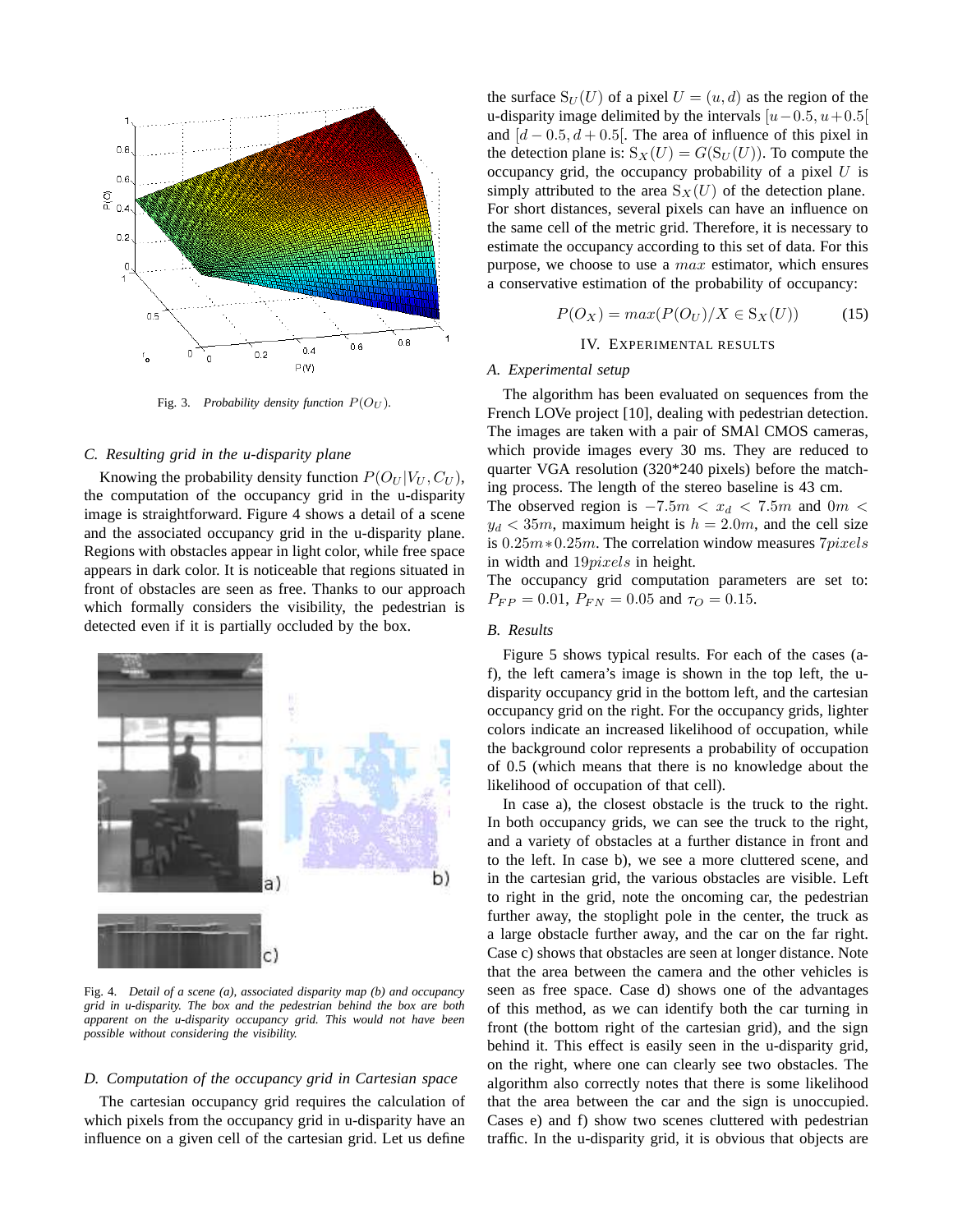

Fig. 5. *Typical results obtained with a dataset from the French project LOVe. For each result: the left image of the stereo pair, the occupancy grid in the u-disparity plane and the occupancy grid in cartesian space.*

detected at a wide variety of distances. In the cartesian grid, note the pedestrians, as well as a few of the vertical posts on the right. Because the obstacles are close to the vehicle, most of the occupancy grid in these cases remains unknown.

Figure 6 compares this approach to two other methods of using a stereoscopic sensor to create an occupancy grid, using case c from figure 5. Method a) detects the maximum disparity of each column (as in [5]) occupancy probability is  $P_{FN}$  for higher disparity values, and 0.5 behind the detected object. This approach is very sensitive to noise in the disparity map and can not percieve partially occluded parts of the scene. Method b) relies only on filling the grid based on knowledge of the road and obstacles pixels, as described in [6]. As such, much of the image has no information (leading to large areas of 0.5 occupancy probability), and the resulting grid tends to have high certainty. Finally, the method described in this paper is shown in c). The method formally takes into account the probability of false measurements, making it less susceptible to noise, and finds the obsacle behind the car whereas method a) found only the part of the obstacle in front of the car. The probabilistic model has also provided a more realistic variation in the occupancy probablity values.

## *C. Computation time*

On a standard laptop, without optimizations, the algorithm for the u-disparity occupancy grid computation runs in 10 ms. The conversion into cartesian grid runs in 40 ms. Considering that all the columns of the occupancy grid in udisparity can be processed independantly, many operations can be performed in parallel. Thus it can be efficiently implemented on a parellel architecture, *e.g.* a GPU, to furter reduce computation time. We are now working on such implementation of the algorithm on GPU, using NVIDIA's